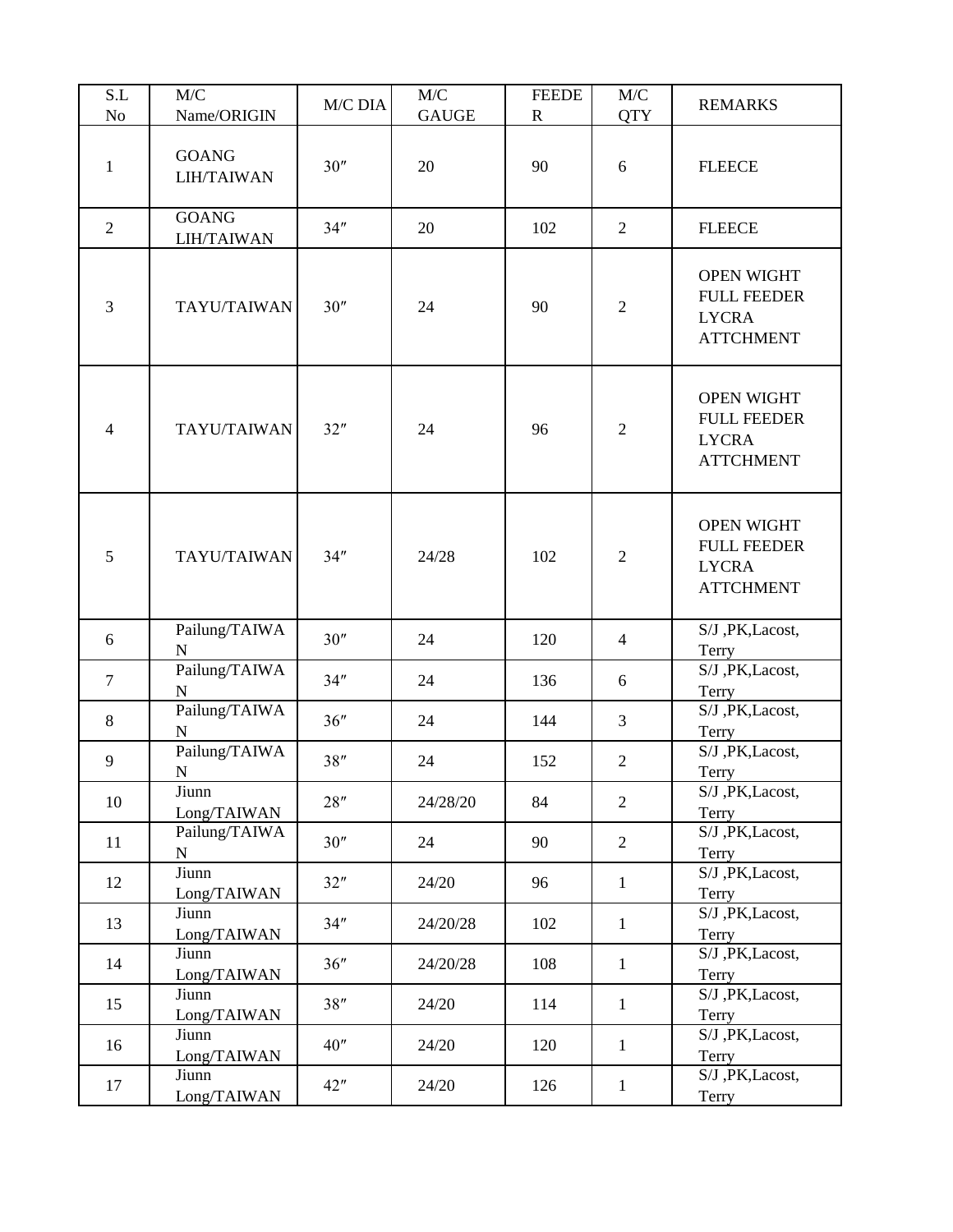| 18 | Jiunn<br>Long/TAIWAN       | 24"    | 18/24 | 48  | $\mathbf{1}$ | <b>RIB/INTERLOCK</b><br><b>FULL FEEDER</b><br><b>LYCRA</b><br><b>ATTACHMENT</b> |
|----|----------------------------|--------|-------|-----|--------------|---------------------------------------------------------------------------------|
| 19 | Jiunn<br>Long/TAIWAN       | 26"    | 18/24 | 52  | $\mathbf{1}$ | <b>RIB/INTERLOCK</b><br><b>FULL FEEDER</b><br><b>LYCRA</b><br><b>ATTACHMENT</b> |
| 20 | Jiunn<br>Long/TAIWAN       | 30''   | 18/24 | 60  | $\mathbf{1}$ | <b>RIB/INTERLOCK</b><br><b>FULL FEEDER</b><br><b>LYCRA</b><br><b>ATTACHMENT</b> |
| 21 | Jiunn<br>Long/TAIWAN       | 34"    | 18/24 | 68  | $\mathbf{1}$ | <b>RIB/INTERLOCK</b><br><b>FULL FEEDER</b><br><b>LYCRA</b><br><b>ATTACHMENT</b> |
| 22 | Jiunn<br>Long/TAIWAN       | 38"    | 18/24 | 76  | $\mathbf{1}$ | <b>RIB/INTERLOCK</b><br><b>FULL FEEDER</b><br><b>LYCRA</b><br><b>ATTACHMENT</b> |
| 23 | Jiunn<br>Long/TAIWAN       | 40"    | 18/24 | 80  | $\mathbf{1}$ | <b>RIB/INTERLOCK</b><br><b>FULL FEEDER</b><br><b>LYCRA</b><br><b>ATTACHMENT</b> |
| 24 | Jiunn<br>$\rm Long/TAIWAN$ | 42"    | 18/24 | 84  | $\mathbf{1}$ | <b>RIB/INTERLOCK</b><br><b>FULL FEEDER</b><br><b>LYCRA</b><br><b>ATTACHMENT</b> |
| 25 | Jiunn<br>Long/TAIWAN       | 44"    | 18/24 | 88  | $\mathbf{1}$ | <b>RIB/INTERLOCK</b><br><b>FULL FEEDER</b><br><b>LYCRA</b><br><b>ATTACHMENT</b> |
| 26 | Fukuhara/JAPAN             | 34"    | 28    | 114 | 3            | <b>INTERLOCK</b>                                                                |
|    |                            | Total= |       |     | 50           |                                                                                 |
|    |                            |        |       |     |              |                                                                                 |